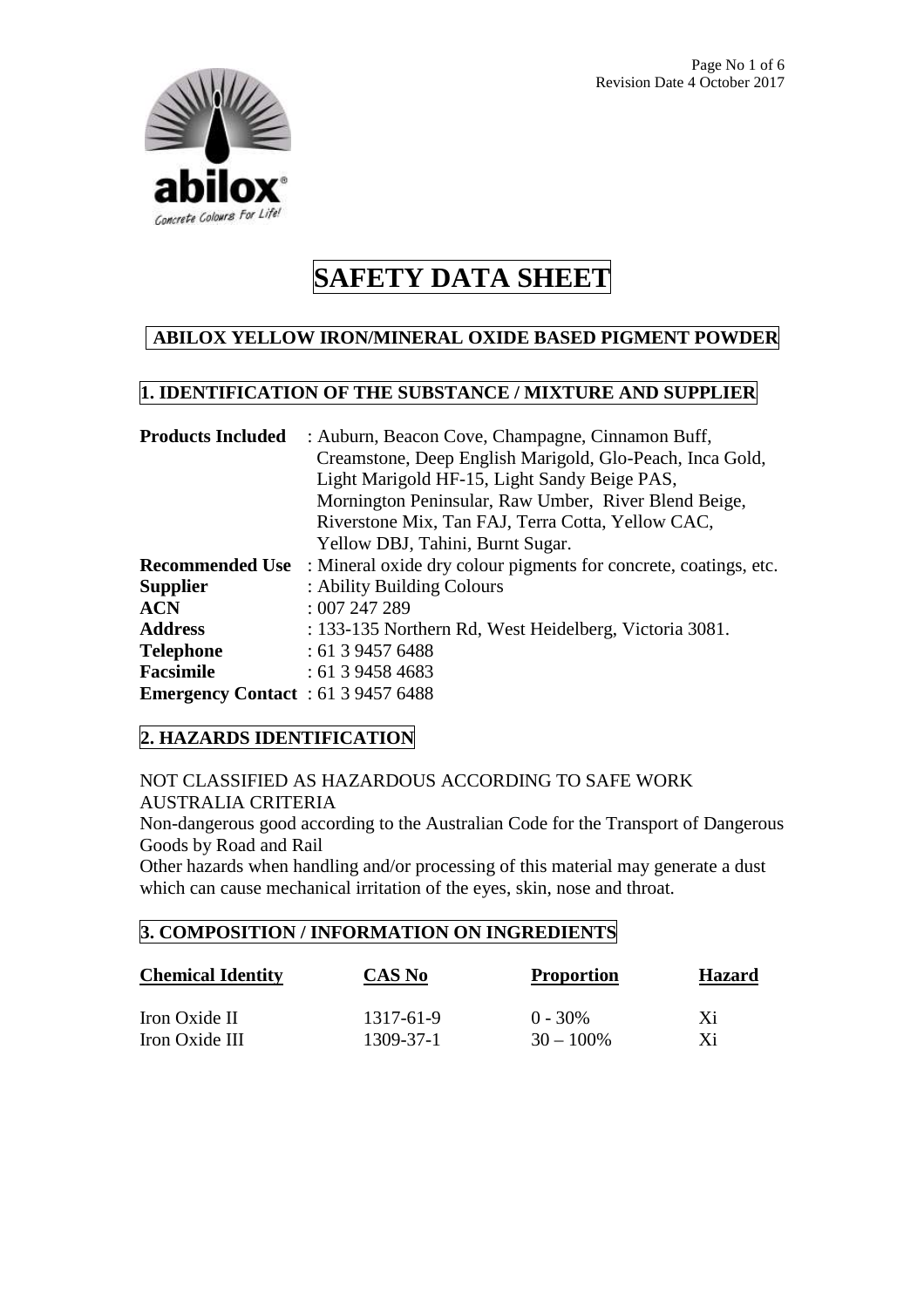### **ABILOX YELLOW IRON/MINERAL OXIDE BASED PIGMENT POWDERS**

| 4. FIRST AID                |                                                                                                                                      |
|-----------------------------|--------------------------------------------------------------------------------------------------------------------------------------|
| <b>Ingestion</b>            | : If swallowed and patient is conscious, wash out mouth with<br>water and drink several glasses of water. DO NOT induce<br>vomiting. |
|                             | DO NOT give anything by mouth to unconscious patient.                                                                                |
|                             | Seek medical attention.                                                                                                              |
| Eye                         | : Immediately flush with fresh water for at least 15 minutes.                                                                        |
|                             | Ensure adequate flushing by separating eyelids with fingers.                                                                         |
|                             | Seek immediate medical attention.                                                                                                    |
| <b>Skin</b>                 | : Wash thoroughly with soapy water. Remove contaminated                                                                              |
|                             | clothing and footwear and wash before reuse or storage.                                                                              |
|                             | Seek medical attention if irritation or discomfort occurs.                                                                           |
| <b>Inhalation</b>           | : Move immediately to fresh air and if necessary apply artificial                                                                    |
|                             | respiration. If breathing difficulty give oxygen.                                                                                    |
|                             | Seek medical attention.                                                                                                              |
| <b>First Aid Facilities</b> | : Eyewash should be available in workplace.                                                                                          |
| <b>Advice to Doctor</b>     | : Treat symptomatically.                                                                                                             |

Poison Information centers in each State capital city can provide additional assistance for scheduled poisons. (Phone Australia 131 126)

#### **5. FIRE FIGHTING MEASURES**

**Fire/explosion hazard**: Product is not flammable. **Fire Fighting advice** : Ensure use of SCBA units and full protective equipment to avoid contact with potential of metal fumes. **Extinguishing Media**: Water spray, dry chemical, carbon dioxide or appropriate foam according to surrounding fire.

**Decomposition Products**: May include metal fumes in smoke, carbon monoxide and dioxide(from small component organic compounds).

#### **6. ACCIDENTAL RELEASE MEASURES**

**Spills and disposal** : Ensure protective overalls, gloves and safety goggles are worn by cleanup personnel. Approved respirators if needed. Carefully sweep spillage together to allow collection. Avoid raising dust. Collect spillage into appropriately labeled containers for storage awaiting reuse or disposal via the local waste facility as per required legislation. Thoroughly wash the area with water to complete.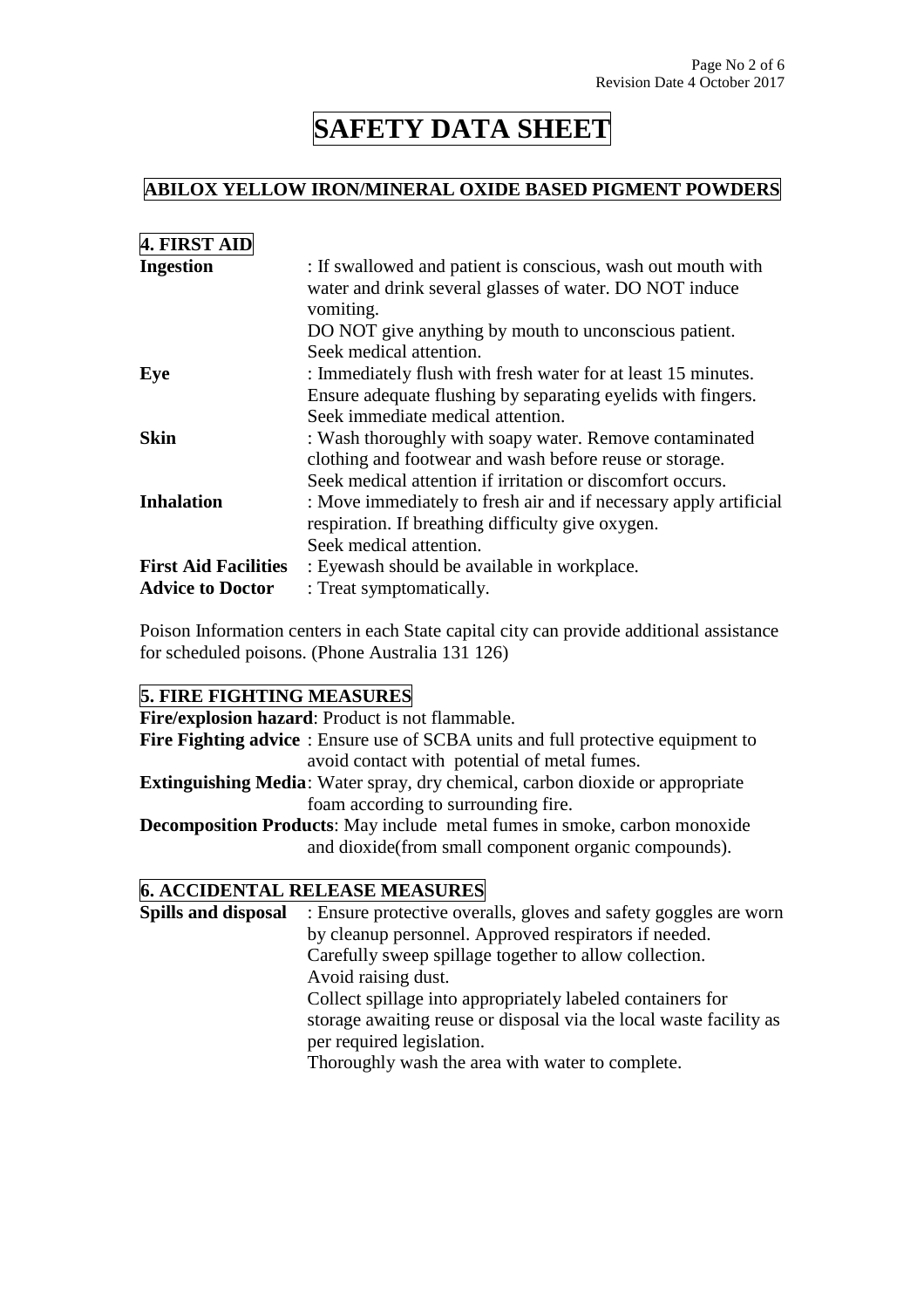### **ABILOX YELLOW IRON/MINERAL OXIDE BASED PIGMENT POWDERS**

### **7.HANDLING AND TRANSPORT**

| <b>Safe Handling</b> | : Store product in a dry area                                        |  |
|----------------------|----------------------------------------------------------------------|--|
| <b>Information</b>   | and ensure all containers are sealed when not in use.                |  |
|                      | Refer to product label.                                              |  |
|                      | <b>Precautions for Use</b> : Only to be used as per recommended use. |  |

## **8.EXPOSURE CONTROLS AND PERSONAL PROTECTION Exposure Standards** :

For Iron TLV (ACGIH) =  $5 \text{ mg/m}^3$ 

**Engineering Controls**: Ensure effective ventilation (exhaust and/or natural) at the workplace is adequate to avoid dust in the immediate vicinity. **Personal Protection** : Wear full overalls, gloves and safety goggles when handling the product. Avoid skin and eye contact as well as inhalation. Always wash hands before eating, drinking, smoking or using the toilet. Wash any contaminated clothing or protective equipment before reuse or storage.

## **9. PHYSICAL AND CHEMICAL PROPERTIES**

| <b>Appearance</b>                         | : Yellow to yellow-red/yellow-brown powder. No odour. |
|-------------------------------------------|-------------------------------------------------------|
| <b>Specific Gravity</b>                   | $: 3.6 - 5.4$                                         |
| <b>Vapour Pressure</b>                    | : Not applicable                                      |
| pH, $@50 g/l$                             | $: 4.5 - 7$                                           |
| <b>Boiling Point</b>                      | : Not applicable                                      |
| <b>Melting Point</b>                      | $\therefore$ 1000 <sup>o</sup> C (softening)          |
| <b>Solubility</b>                         | : Insoluble in water.                                 |
| <b>Flash Point</b>                        | : Not applicable                                      |
| <b>Flammability Limits: Not flammable</b> |                                                       |

### **10. STABILITY**

**Stability / Polymerisation**: Stable

**Incompatible materials and conditions** : Contains metal compounds – do not mix with strong acids or alkalis unless under controlled conditions. May react with strong oxidisers such as chlorates, bromates and nitrates. Avoid excessive heat and flame.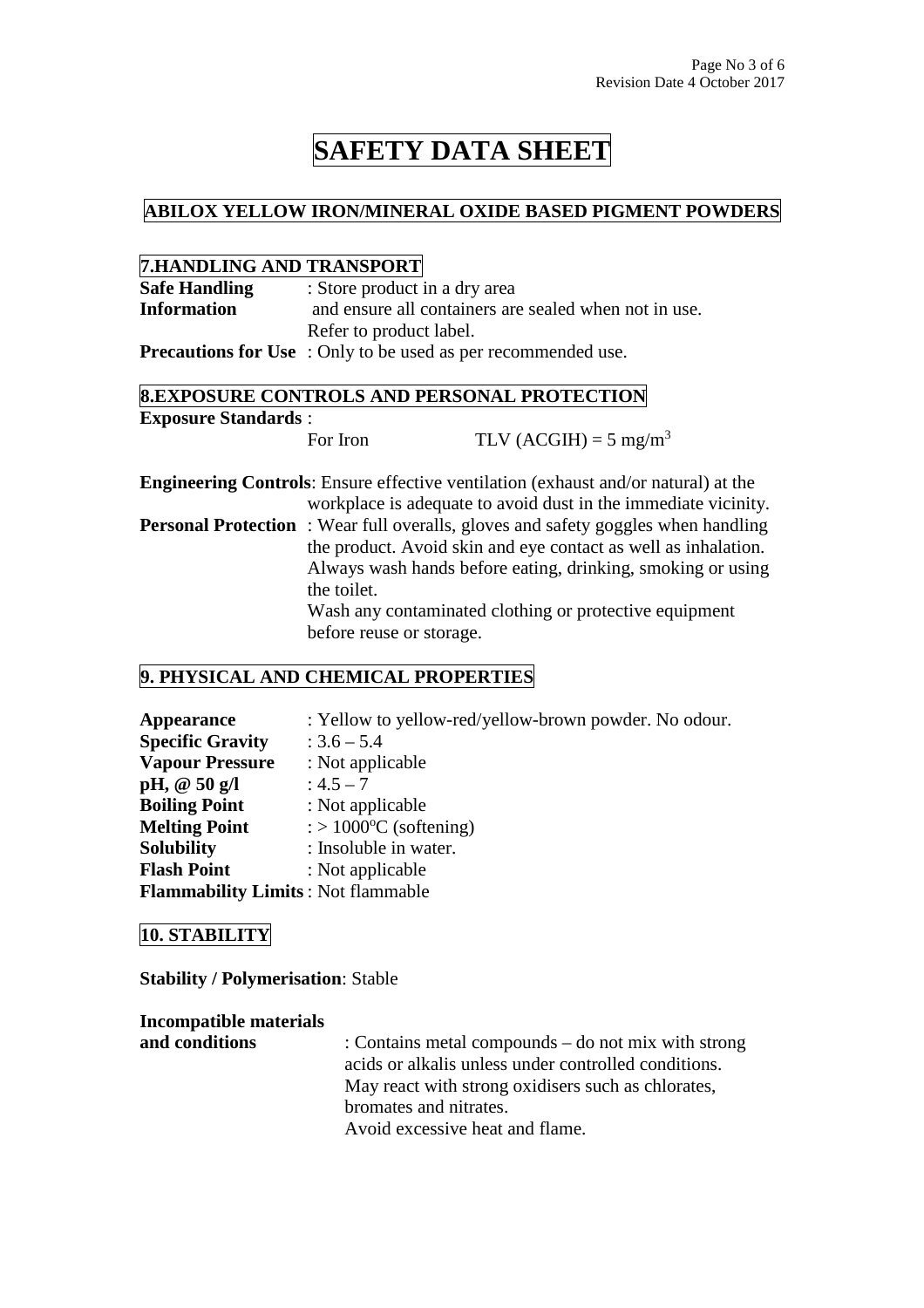# **ABILOX YELLOW IRON/MINERAL OXIDE BASED PIGMENT POWDERS**

### **11. Toxicological Information**

No adverse health effects are expected if the product is handled in accordance with this Safety Data Sheet and the product label.

Symptoms that may arise if the product is mishandled are –

#### **Acute Effects**:

| <b>Ingestion</b>  | : May cause gastro-intestinal upset with nausea, vomiting and diarrhea.                    |
|-------------------|--------------------------------------------------------------------------------------------|
| Eye               | : May cause irritation to the cornea with resulting redness and pain to                    |
|                   | the eye. Physical damage may also occur due to particulate matter.                         |
| <b>Skin</b>       | : May cause mild irritation to the skin with prolonged contact.                            |
| <b>Inhalation</b> | : If dust inhaled, may cause irritation to the throat and respiratory tract                |
|                   | resulting in coughing and shortness of breath.                                             |
|                   | May also cause metal fume fever, which is characterised by flu-like                        |
|                   | symptoms with metallic taste, fever, chills, cough and chest pain.                         |
|                   | <b>Chronic Effects:</b> Long term exposure to iron has resulted in mottling of the lungs – |
|                   | Siderosis. This is considered a benign pnuemoconiosis and does not                         |
|                   | ordinarily cause significant physiological impairment.                                     |
|                   | Long term eye exposures may stain the eyes and leave "rust rings".                         |
|                   |                                                                                            |

#### **Toxicology**:

 No data available. No known carcinogenic, mutagenic or reproductive/developmental effects but it is considered that these materials have not been thoroughly investigated.

### **12. ECOLOGICAL INFORMATION**

**Environmental Fate** : Avoid contaminating waterways.

**Aquatic Toxicity** : No data available.

**Terrestrial Toxicity** : No data available.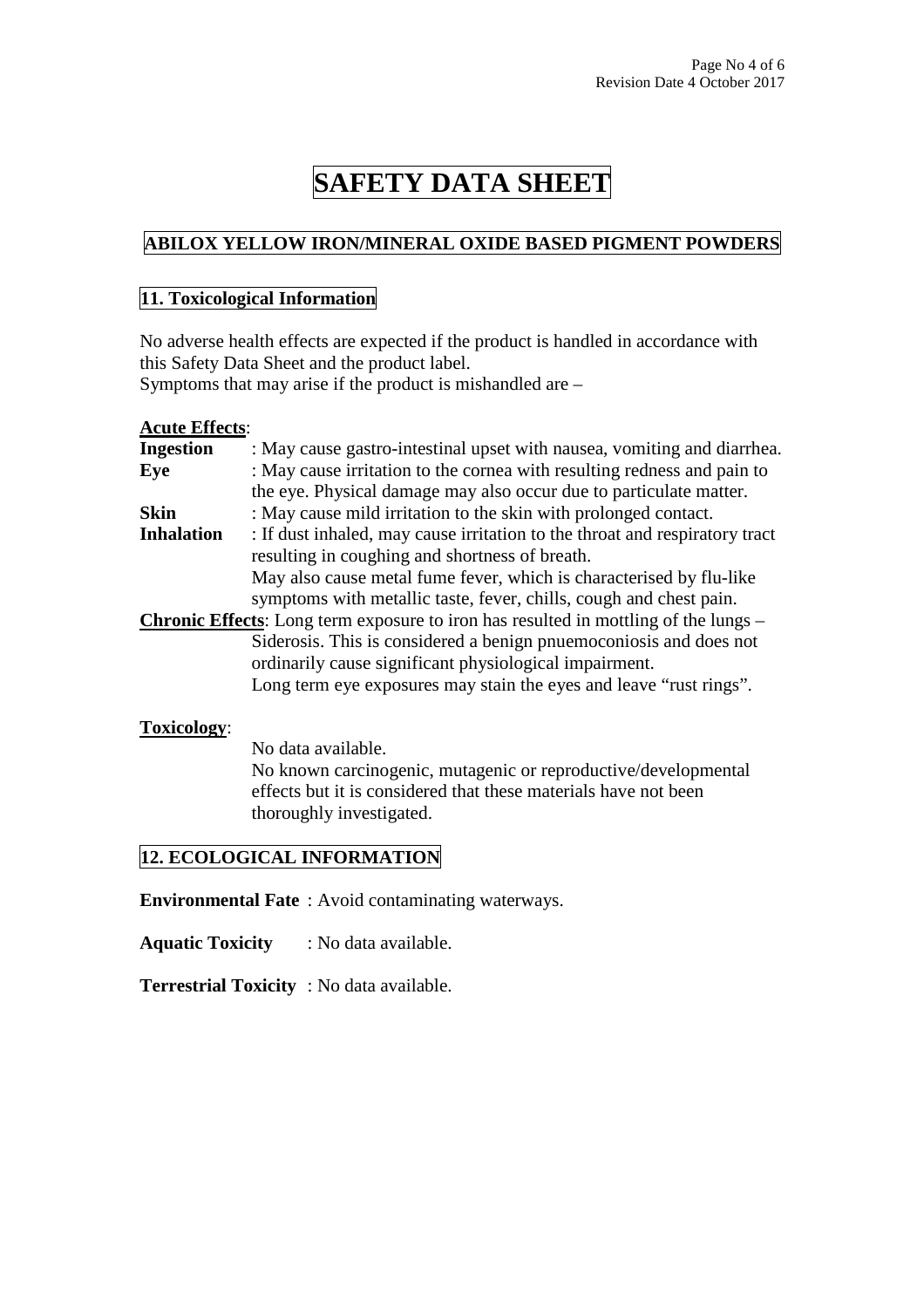## **ABILOX YELLOW IRON/MINERAL OXIDEBASED PIGMENT POWDERS**

# **13. DISPOSAL CONSIDERATIONS**

Dispose of the product as per local regulations.

Ensure containers are effectively cleared of product and disposed of according to local authority requirements.

# **14. TRANSPORT INFORMATION**

Is not classified as a Dangerous Good by the Criteria of the Australian Dangerous Goods Code (ADG Code) for Transport by Road and Rail.

| <b>UN Number</b>                                   | : Not applicable |
|----------------------------------------------------|------------------|
| <b>Proper Shipping Name</b>                        | : Not applicable |
| <b>Class</b>                                       | : Not applicable |
| <b>Subsidiary Risk</b>                             | : Not applicable |
| <b>Packing Group</b>                               | : Not applicable |
| <b>Hazchem Code</b>                                | : Not applicable |
| <b>Segregation Dangerous Goods: Not applicable</b> |                  |

# **15. REGULATORY INFORMATION**

**Poison Schedule** : Not scheduled.